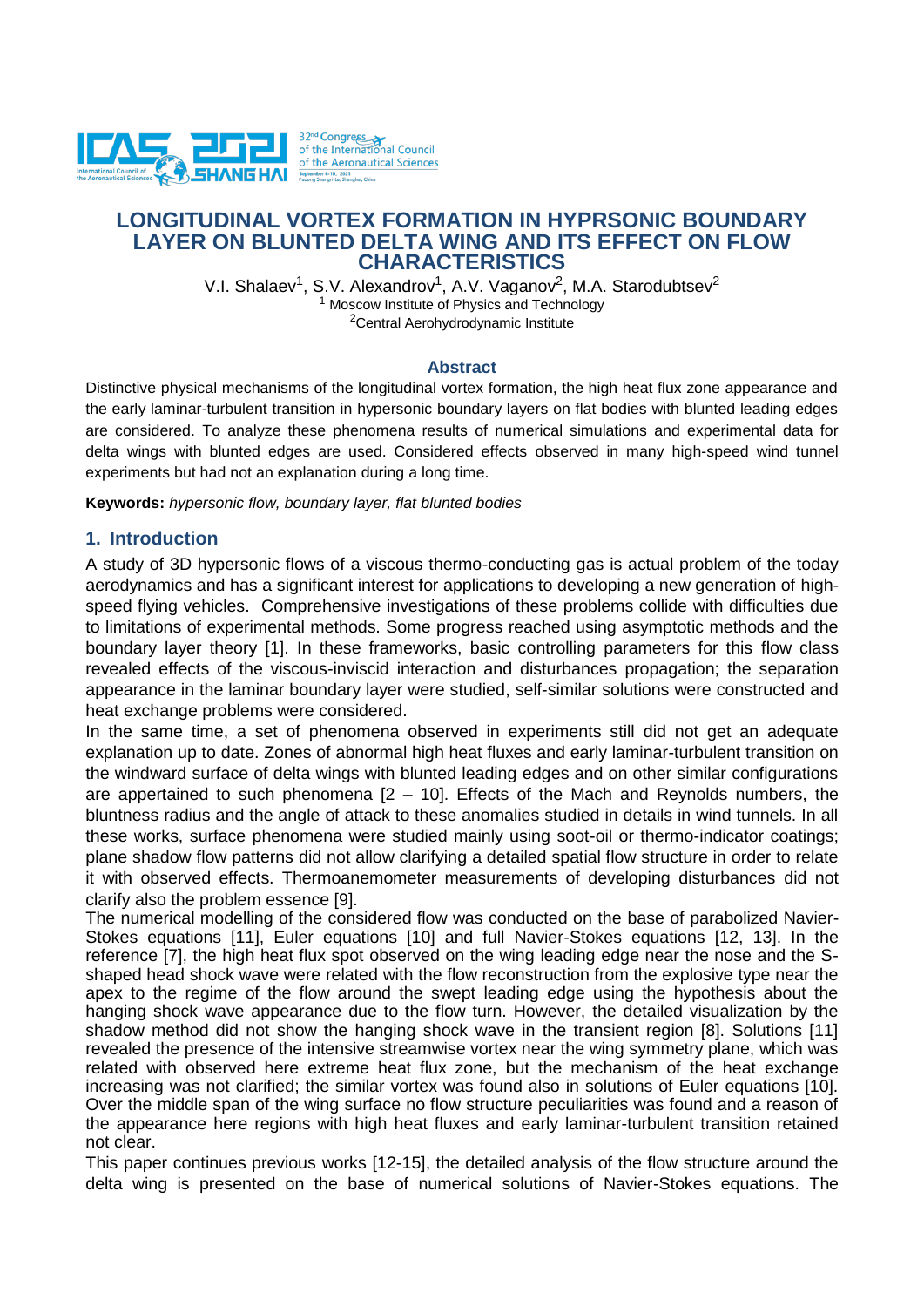physical mechanism of the streamwise vortex formation over the middle wing part is directly related with the shape reconstruction of the bow shock wave near the nose. Effects of the vortex interaction with the boundary layer are analyzed. It allowed defining physical principals of the heat flux increasing and the early laminar-turbulent transition. Presented conclusions confirmed by old and new [16] experimental results.

### **2. Problem formulation**

In the present work, hypersonic flows at Mach numbers  $M = 6 - 10.5$ , Reynolds numbers Re =  $(0.5$ – 1.7)∙10<sup>6</sup> around delta wings with the leading edge sweep angle *χ* = 75°, the bluntness radius of cylindrical edges and the spherical nose R = 3 and 8 mm, angles of attack *α* = 0° and 10° are considered under experimental conditions [8 - 10]. It should be noted, all considered flow phenomena take place at different flow conditions and two angles of attack are selected as typical values. The mathematical wing model and used Cartesian coordinate system with the origin in the center of the nose bluntness are shown in the Fig. 1.

The wing surface is the flat plate with blunted leading edges and nose, it is supposed to be isothermal with the temperature factor about 0.4 in correspondence with wind tunnel experiments; no-slip conditions are used for the flow velocities. The flow is assumed to describe by full Navier-Stokes equations. All calculations were performed using the code ANSYS CFX (the license of DAFE MIPT).

The unstructured hexagonal grid constructed using the block method realized in the module HEXA is used. The grid model contained 7 blocks and 50 million nodes. Blocks with the minimal grid step been near the wing surface and its apex to resolve dynamical and temperature boundary layers and also large streamwise gradients of physical variables.



Figure 1 **–** The wing mathematical model

The grid contained 170 cells in the orthogonal to the surface direction; at least 10 cells were in the temperature boundary layer near the wing apex. About a quarter of all grid nodes were here and it ensures the well resolution. The maximum discrepancy for fluxes on the calculation region boundary was 10<sup>-6</sup>, and inside the region it was 10<sup>-4</sup>.

### **3. Flow structure near the leading edge and the local mechanism of heat flux increasing**

In Figure 2, the qualitative picture of calculated heat flux distributions,  $q$  =  $(\mu$  /  $\Pr)T_{\text{Z}}(X,Y,0)$  (  $\mu$  is viscosity, Pr is Prandtl number,  $T$  is temperature), on the leading edge and the main windward surface near the apex of the wing with the bluntness radius  $R = 8$  mm at the angle of attack  $\alpha =$ 10°, the Mach number M = 10.5 and the unit Reynolds number  $Re_1 = 4.1 \cdot 10^6$  m<sup>-1</sup> are presented. In this figure, two zones of increased heat fluxes on the leading edge and the main wing surface remote from the apex about on ten bluntness radii (10R) are exuded clearly. Reasons of their formation are different and are considered below.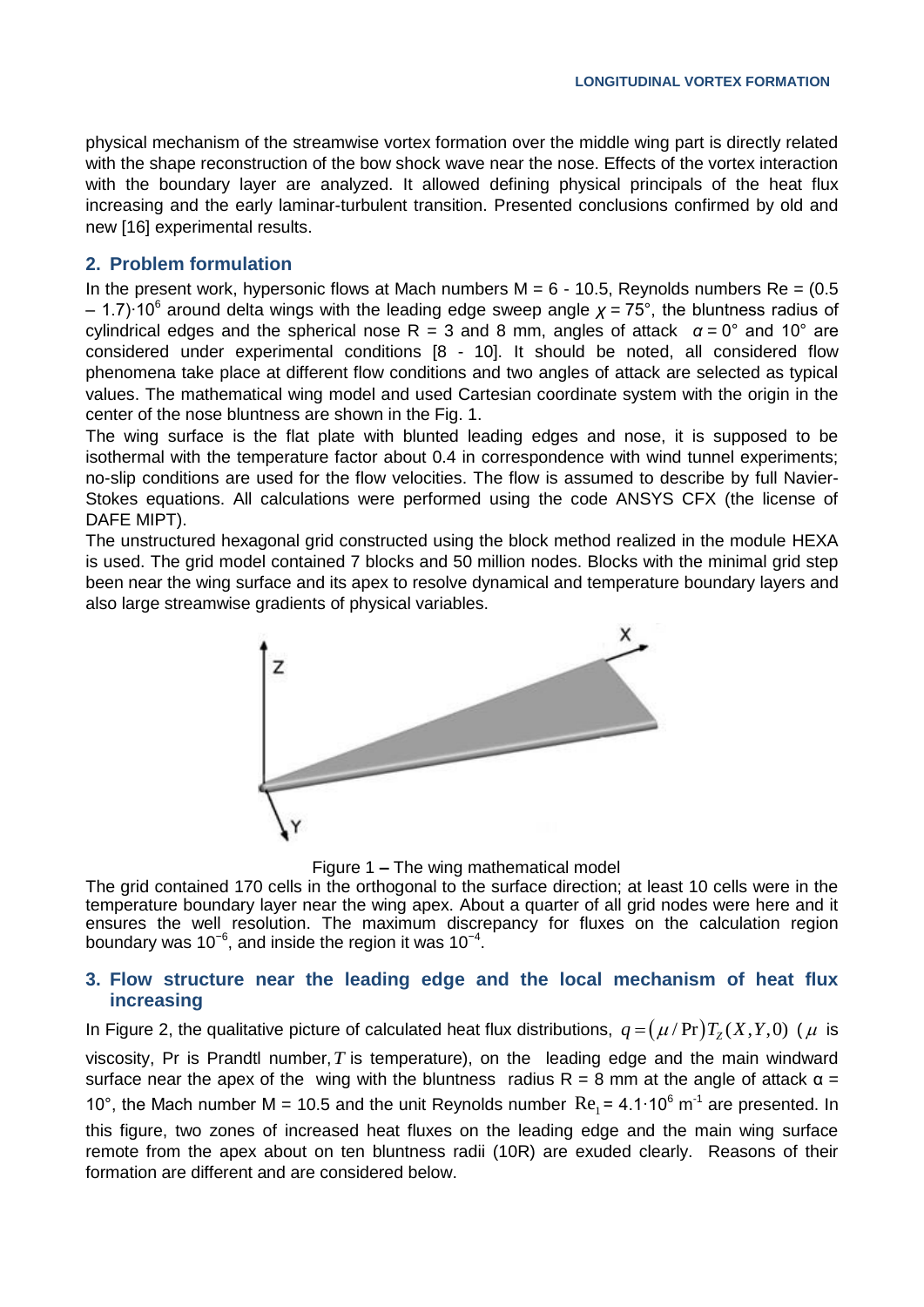



In Figure 3, the comparison of experimental (symbols) and computed (lines) heat flux density distributions referenced to the stagnation point heat flux  $q_0$  along the attachment line on the wing leading edge at  $\alpha$  =  $\,$  10 $^{\circ}$ , R = 8 mm are presented for two flow conditions: M = 8.3 and  $\,$  Re<sub>1</sub> = 6.9 $\cdot$  10 $^6$  $m^{-1}$  (the line 1) and M = 10.5,  $Re_1$  = 4.1 $\cdot$ 10<sup>6</sup> m<sup>-1</sup> (the line 2). The dotted line corresponds to the constant heat flux on the attachment line of the swept cylinder. It is seen, calculation results agree well with experimental data in the TsAGI wind tunnel T-117 [8]. The heat flux maximum is at the distance about 10R from the wing tip.



Figure 3 – Heat flux density distribution on the leading wing edge attachment line

In Fig. 4, the heat flux field on the windward wing surface and the flow static entropy field in the vicinity of the attachment line are presented for  $\alpha = 10^{\circ}$ , R = 8 mm, M = 8.3 and Re<sub>1</sub> = 6.9·10<sup>6</sup> m<sup>-1</sup>. This figure illustrates the physical mechanism of the heat flux increasing on the leading edge. The outer boundary of the dark region corresponds to the bow shock wave having the S-shaped form due to the bending in the transient region between the explosive flow regime near the wing nose and the flow of the swept cylinder type far enough from the apex [6, 7, 11, 12]. At the end of the first zone before the bending, the shock wave tilt angle is smaller than at the swept leading edge regime. Here the flow after the shock wave has the smaller entropy and higher velocity directed to the leading edge. This flow presses to the surface the hot gas flowing from the near apex shock layer. Due to this effect the flow region between the wing leading edge surface and the shock wave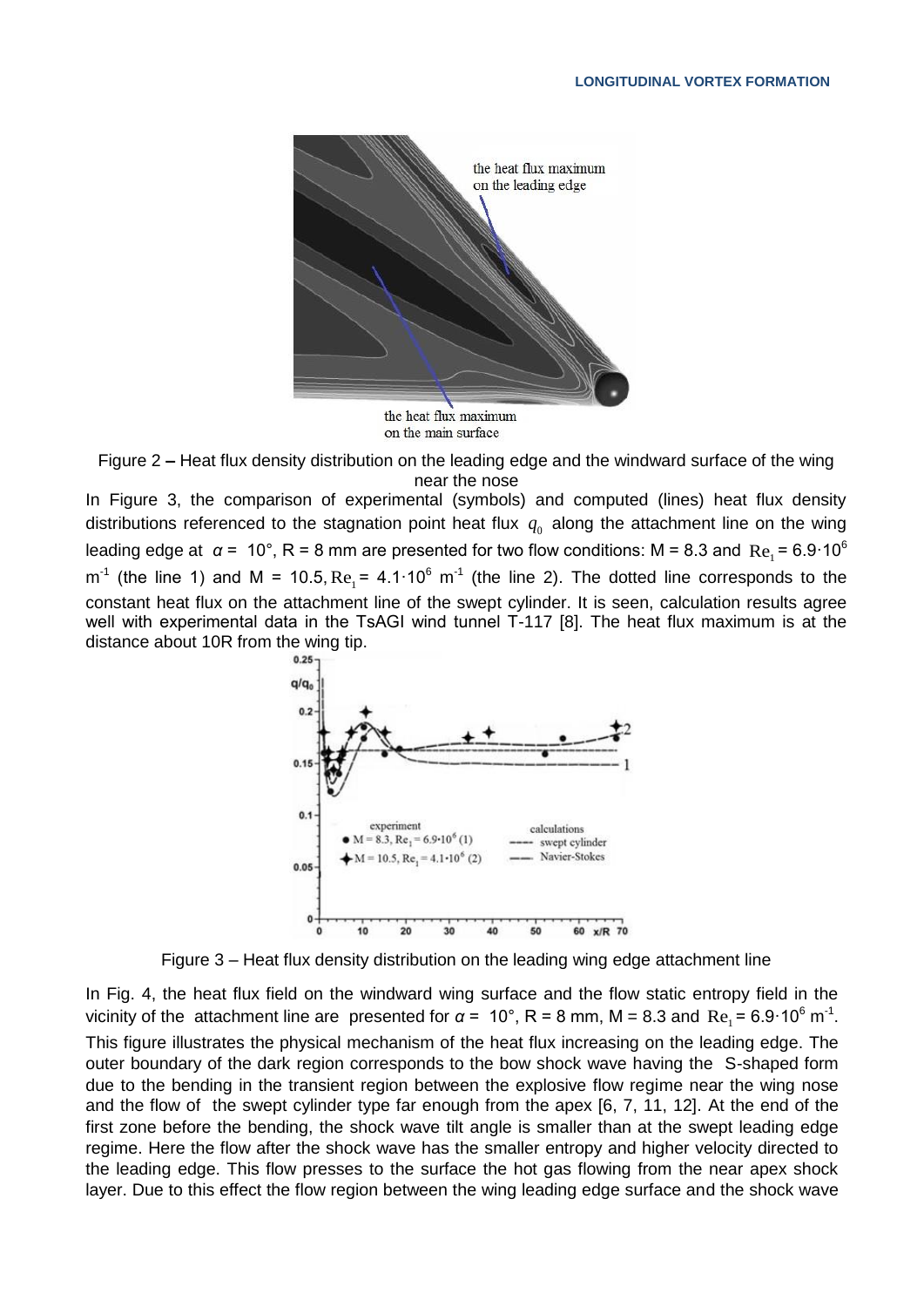Is narrowed that leads to reducing the velocity along the leading edge, to the higher heat flux and to increasing of the velocity in the transverse direction. The later effect is the one reason of the vortex formation over the middle wingspan.



Figure 4 **–** The flow static entropy field (the upper part) and the heat flux field on the windward surface near the leading edge (the lower part)

From the comparison of Fig. 4 with results in Fig. 3, it is seen that the leading edge heat flux maximum (it is the center of the elongated light spot in Fig. 4) corresponds to about the narrowest flow part. The minimum heat flux corresponds to about the widest flow part located upstream in the explosive flow zone. Similar results were obtained for the smaller bluntness radius  $R = 3$  mm and at *α* = 0° at different Mach and Reynolds numbers.

### **4. Distinctive properties and reasons of the heat flux and the laminar-turbulent transition over the main wing surface**

Unusual properties of the heat exchange and the laminar-turbulent transition in the hypersonic boundary layer were found in wind tunnel experiments at the first on the surface of blunted half cones [2] and then on delta wings [3–10]. Specific heat flux distributions and limit streamlines on body surfaces are one of main results of hypersonic flow experimental investigations in wind tunnels, and they can be used for the numerical modeling verification.



Figure 5 **–** Comparison of numerical (the upper part) and experimental (the lower part) specific heat flux distribution on the wing surface

In the upper part of Fig**.** 5, the calculated distribution of the specific heat flux on the wing surface with the length 0.57 m,  $R = 8$  mm at  $\alpha = 0^{\circ}$ , the freestream Mach number M = 6, the unit Reynolds number  $\text{Re}_1 = 1.1556 \cdot 10^6 \text{ m}^1$ , the total temperature  $T_0 = 750 \text{ K}$ , the stagnation pressure *P*<sub>0</sub> = 20 atm are presented. The lower part of this figure corresponds to data obtained in the TsAGI shock wind tunnel UT-1M at about same conditions. Same results take place at other conditions on the downward wing surface at  $\alpha > 0^{\circ}$ .

In the middle wing part, narrow streaks of the intensive heat exchange clearly identified as in calculations and experiments with the maximum specific heat flux  $q \approx 8000\text{-}9000 \text{ Wt/m}^2$ ; this maximum depends mainly on Mach and Reynolds numbers and the bluntness radius. It should be noted in these streaks the heat flux increases to 3-4 times with respect to the background value that is compared with the laminar-turbulent transition effect and it can lead to unwanted consequences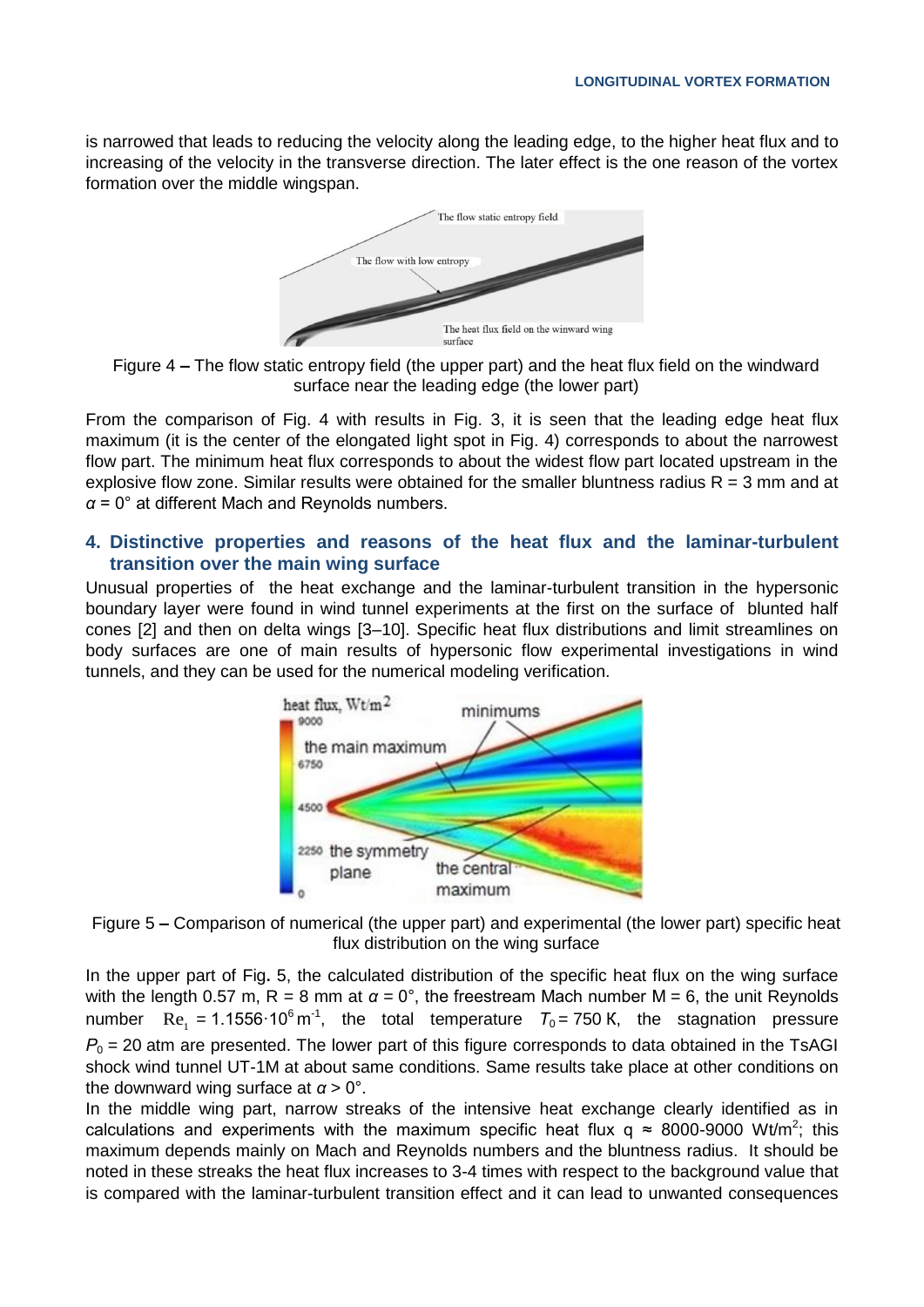on real flying vehicles. In experiments, these anomalies were known long enough [2] but reasons of their formation were not understand hitherto. As shown below, these anomalies relate with the streamwise vortex, the axes of which are over the streak and closer to the leading edge and follows to about the direction of its outer boundary.

Downstream, near the symmetry axis there is another higher heat exchange region with less values of the specific heat flux  $q \leq 6750 \text{ Wt/m}^2$ . It is shown below this anomaly is related with the elongated along the symmetry plane vortex; the location of this vortex with respect to the main vortex depends on flow parameters. The qualitative agreement of calculated and experimental distributions of the surface heat flux, at least up to the laminar-turbulent transition origin, allows hoping that considered flow structures are correctly reproduced by numerical modeling.



Figure 6 – Specific heat flux  $q(Y)$  distributions on the wing surface

In Fig. 6 plots of the heat flux density distribution  $\,q(Y)$  in different cross-sections of the wing  $\,X\,$  = 0.12, 0.22, 0.32, 0.42, 0.52 m are presented. The dimensionless transverse coordinate  $\overline{Y} = Y/b$  is measured along abscissa axes, where  $\,b(x)$  is the local half width of the wing. The maximum value of this function (  $q_m \approx 8 \cdot 10^{-3}$  Wt/m<sup>2</sup>) corresponds approximately to the point  $X_m$  = 0.2 m and  $\bar{Y}_m$  = 0.4. This value exceed to 3-4 times the mean background value that compared with the growth of the heat flux in the laminar-turbulent transition. This circumstance does considered phenomenon very important for practical applications at large Mach numbers.

Results in the lower part of Fig. 5 show that in experiments the increased heat flux streak is expanded after reaching the maximum. This expansion is caused by the laminar-turbulent transition. It can notice the transition does not observed in regions located closer to the centerline and the leading edge, where known transition mechanisms work: Tollmin-Schlichting and cross-flow instability. The given in Fig. 5 transition observed in experiments on blunted wings and half-cones in hypersonic boundary layers only [2,3] and has a new type related exclusively with the evolving streamwise vortex: this type has a smaller transition Reynolds number. The mechanism of this phenomenon is considered below.

Considered above surface anomalies can be explained on the base of the analysis of the spatial flow structure, which is analyzed in details below for the case presented in Figs. 5 and 6. The general view of the flow structure in the cross-section  $X = 0.1$  m after the formation in the apex vicinity of three vortexes with streamwise axis orientations is presented in Fig. 7. This cross-section locates over the beginning of the high heat-flux region on the wing surface, which is shown in the lower half of the picture. The blue streak in the cross-section corresponds to the shock layer formed near the wing apex and containing the high entropy gas; the boundary layer is below it (the light streak). It should be noted that in this section the gas temperature near the surface is essentially lower than in the shock layer. The cross flow has the domed structure, the region of boundary and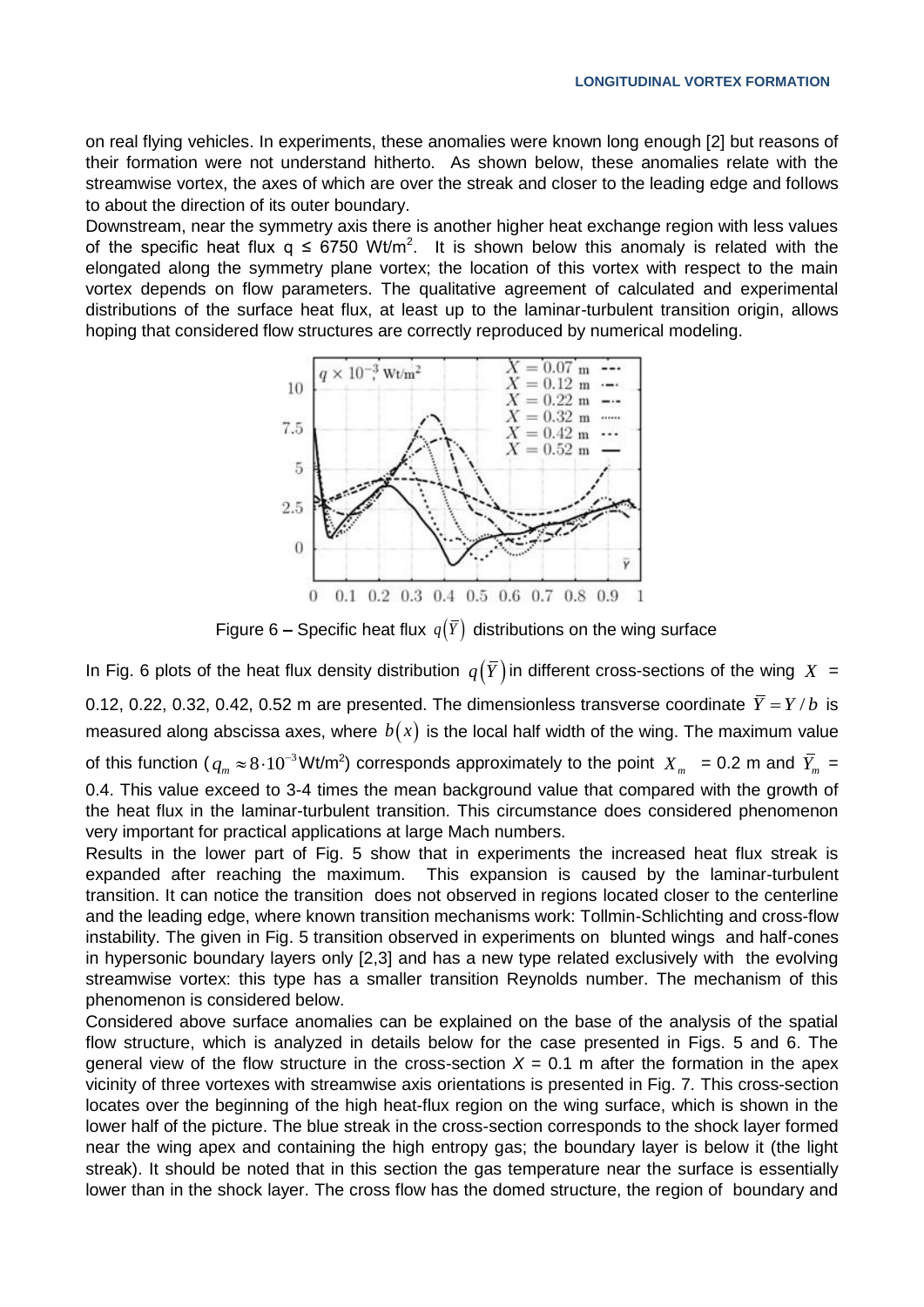entropy layers expands in the direction to the symmetry plane that is related with the explosive character of the flow around the spherical nose in the hypersonic freestream. It is seen clear that in this cross-section three vortexes with approximately streamwise axes orientations have been formed already; the beginning of them formation locates in the wing apex vicinity.



Figure 7 – The flow structure above the wing surface in the cross-section  $X = 0.1$  m;  $\alpha = 0^{\circ}$ , M = 6,  $\text{Re}_{1} = 1.1556 \cdot 10^{6} \,\text{m}^{-1}.$ 

In the inviscid region above boundary and shock layers, the intensive clockwise rotating vortex has been formed; this vortex was found in solutions of Euler and parabolized Navier-Stokes equations [10, 11]. Its appearance is determined by the entropy layer thickening to the symmetry plane, i.e. by its domed shape and related with this effect the flow retardation in the direction to the symmetry plane.

Inside the boundary layer there are two counterclockwise rotating vortexes, which were found using Navier-Stokes equations only. The central vortex locates directly near the symmetry plane; its formation defined by the requirement of satisfying symmetry conditions inside the boundary layer, equations of which have the singularity in the delta wing symmetry plane [15]. The intensity of this vortex is small and the heat flux increasing under it is slight.



Figure 8 **–** Streamlines and the entropy distribution at the cross-section above the point of the heat flux maximum at the wing surface:  $X$  = 0.2 m,  $\alpha$  = 0°, M = 6, Re<sub>1</sub> = 1.1556·10<sup>6</sup> m<sup>-1</sup>

The second (main) vortex locates in the middle part of the wing span. The analysis of calculation results shown that this vortex is formed at the distance approximately 0.078 m (about 10 bluntness radii) from the wing apex under two opposite trends: 1) the growth of the cross velocity directed to the symmetry plane in the inviscid narrowing flow region between the shock wave and the leading edge; 2) the viscous flow of the opposite direction in the near-wall boundary-layer region defined by the cross pressure gradient induced by the viscous-inviscid interaction. Due to the boundary layer thickness growth and the diffusive absorption of the shock layer by the viscous flow these two regions with opposite velocities are converged, and at  $X \ge 0.07$  m due to them interaction the rotated flow is formed. This vortex is in the boundary layer but its upper part is in the shock layer.

The flow structure can vary in dependence of the curvature radius, Mach and Reynolds numbers [8, 12]. The central vortex can be located upstream or downstream with respect to the main vortex or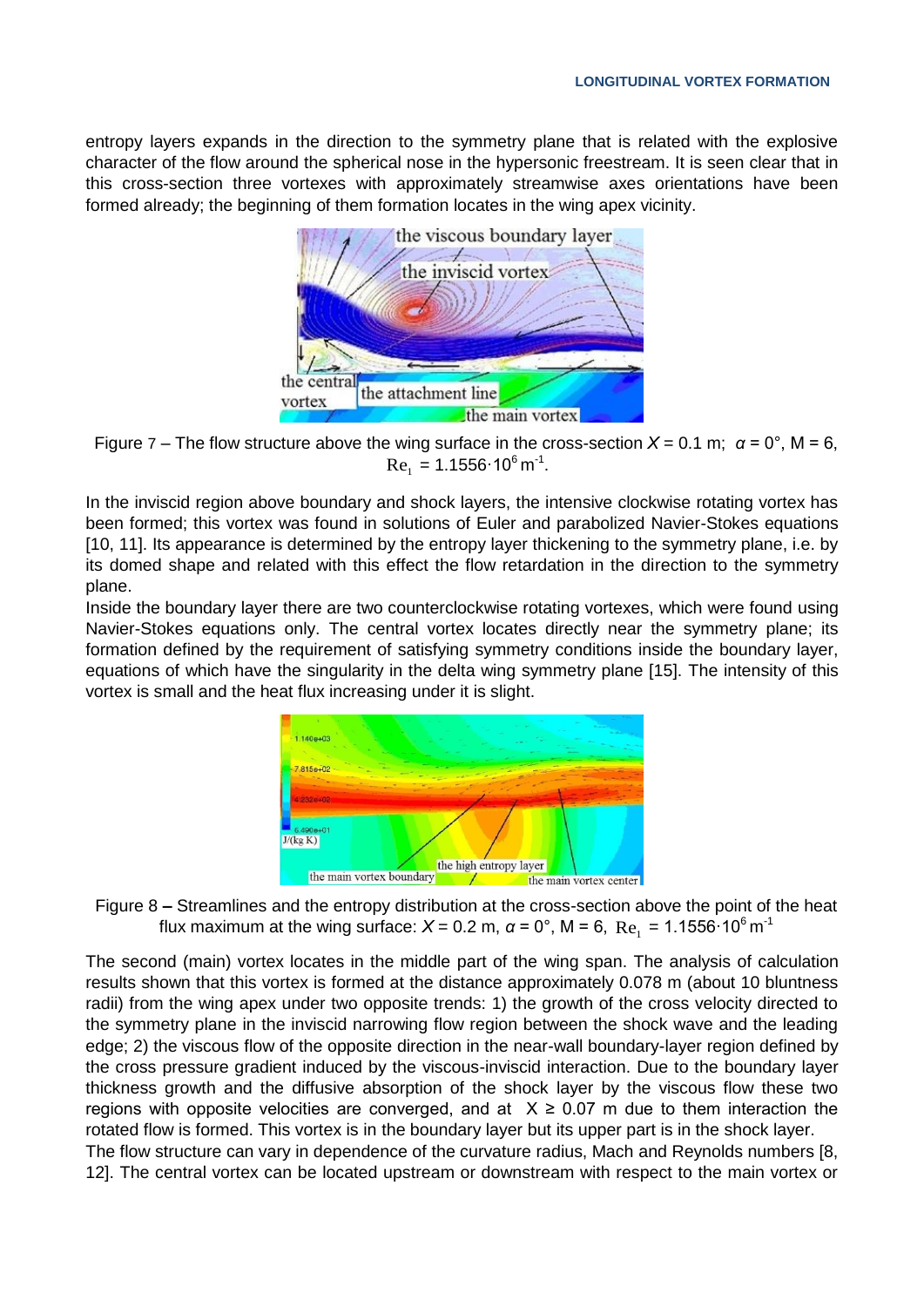don't arise. At large Mach numbers the middle flow region can contain two vortexes of opposite rotations but not the one vortex as in Fig. 7 [12].

In the upper part of Fig. 8, cross-flow streamlines and the entropy distribution in the section  $X = 0.2$ m approximately corresponding to the specific surface heat flux maximum are presented. In the low part of Fig. 8 the heat flux distribution on the wing is shown.



Figure 9 – Transverse skin friction  $\tau_y(Y)$  distributions on the wing surface at *α* = 0° in sections *X* = 0.07, 0.12, 0.22, 0.32, 0.42, 0.52 m.

In Fig. 9 cross skin friction distributions  $\tau_y(Y)$  in cross-sections  $X = 0.12, 0.22, 0.32, 0.42, 0.52$ m are presented. It is followed from these data, specific heat flux distributions on Fig. 6 and the cross-flow attachment line, in which  $\,\tau_{_y}=0$  , formed by the vortex locates at the edge (  $\overline{Y}\approx 0.22$  ) of the intensive heat exchange region, but the heat flux maximum corresponds to  $\overline{Y} \approx 0.37\,$  in the section  $X = 0.2$  m. The vortex center locates over the point  $\overline{Y} \approx 0.43$  that corresponds to the maximum of the function  $\tau_{_y}(Y)$ . It can see that in contrast to section of the increasing heat flux region beginning  $(X = 0.1 \text{ m}, \text{Fig. 6})$ , in this section the gas with the highest entropy locates in the near-wall layer closest to the surface above the maximum heat flux point.



Figure 10 – Profiles of the cross-flow velocity along about the main vortex axis in sections  $X = 0.12$ , 0.22, 0.32, 0.42, 0.52 at α = 0°, M = 6, Re<sub>1</sub> = 1.1556·10<sup>6</sup> m<sup>-1</sup>.

In Figs. 10 and 11 profiles of cross-flow ( $W\big(\overline Z\big)$ , Fig. 10) and streamwise ( $U\big(\overline Z\big)$ , Fig. 11) velocities along about the vortex axis are presented in cross-sections  $X = 0.12, 0.22, 0.32, 0.42, 0.52$ . In these plots, the dimensionless normal to the wing surface coordinate  $\bar{Z} = Z/\Delta$  referenced to the local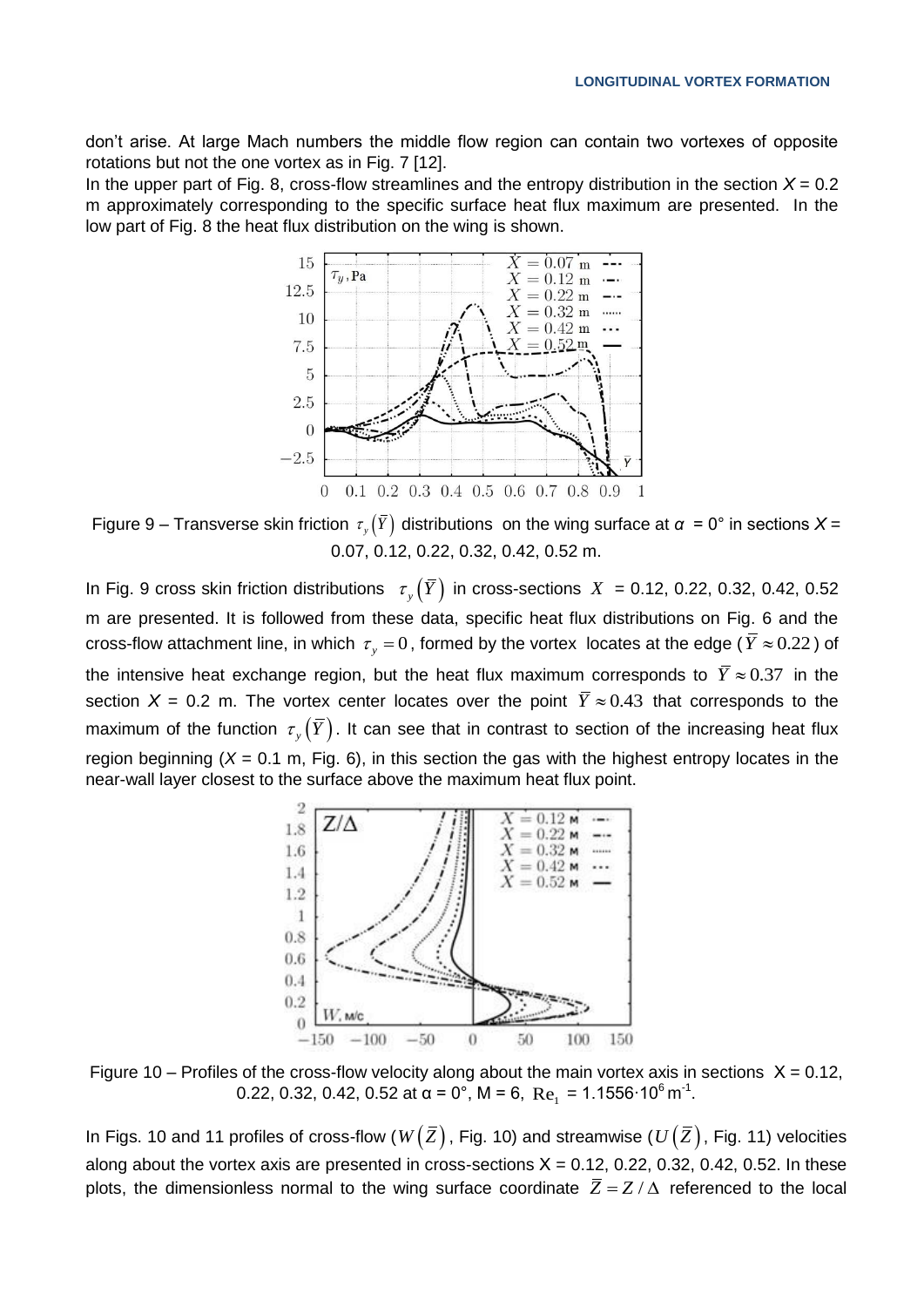boundary layer thickness  $\Delta$  is measured along ordinate axes. These results demonstrate that the section of the maximum heat flux (*X* ≈ 0.2 m) corresponds to the most vortex intensity (the cross-flow velocity maximum) and maximal transverse and streamwise shear stresses. Maximal cross-flow skin friction values on the wall at sections (Fig. 9) are achieved under the vortex axis. After the vortex formation in the section  $X \approx 0.078$  m, its intensity growths downstream that indicates the cross-flow profiles (Fig. 10), and achieves to the maximum value in the section *Х* ≈ 0.2 m corresponding to the maximal surface heat flux. The comparison of transverse and streamwise velocity profiles also shows that the vortex region in two times thicker than the boundary layer if the edge of it is defined by streamwise velocity or temperature distributions.



Figure 11 – Profiles of the logitudinal velocity along about the main vortex axis in sections  $X = 0.12$ , 0.22, 0.32, 0.42, 0.52 at α = 0°, M = 6,  $Re_1 = 1.1556 \cdot 10^6$  m 1

In the section  $X \approx 0.2$  m, the streamwise velocity profile becomes fully flat at the vortex axis (Fig. 11), and the cross-flow velocity near the wall achieves to the maximum *W* ≈ 110 m/s, which about in 10 times less of the streamwise velocity. Downstream this section, the vortex weakens and the cross-flow velocity decreases. The streamwise velocity profile becomes more full but the inflectional point does not disappears that is very important circumstance for understanding the formed physical flow structure. It was noted above in the experiment (the lower half of Fig. 5) after the achievement of the maximum vortex intensity the laminar-turbulent transition is developed.

It should be noted the change of the heat flux larger than to three times, as its distributions in Fig. 6 show, can't be explained by the deceleration of the cross-flow. The enthalpy *h* and the temperature *T* in the near-wall boundary-layer region and also them normal derivatives at the wall can define by relations:

$$
h = c_p T = H_0 - \frac{1}{2} (U^2 + W^2 + V^2); \quad h_Z(X, Y, Z) = H_{0Z}(X, Y, Z)
$$

It is followed from the second formula, the heat flux directly relates with the total enthalpy derivative  $H_{0Z}\big(X,Y,Z\big).$  On the wing surface flow velocities are zero and they don't influence to the heat flux. The normal velocity  $V$  in the boundary layer to an order less than the transverse velocity *W* , which in turn to ten times less than the streamwise velocity *U* . Therefore, variation of transverse and normal velocity can change the enthalpy on few percent only. It means that mainly the streamwise velocity defines the temperature distribution in the boundary layer.

Commonly the Reynolds analogy, which is relating linearly heat flux with the streamwise skin friction, is used for heat flux estimations. In the considered case, the largest streamwise velocity deformation and the growth of its derivative happen along the vortex axis (Fig. 11) and on the vortex periphery essentially weaken. Then, if the hypothesis about the similarity of streamwise skin friction and heat flux distributions would be true, the maximum surface heat flux would be observed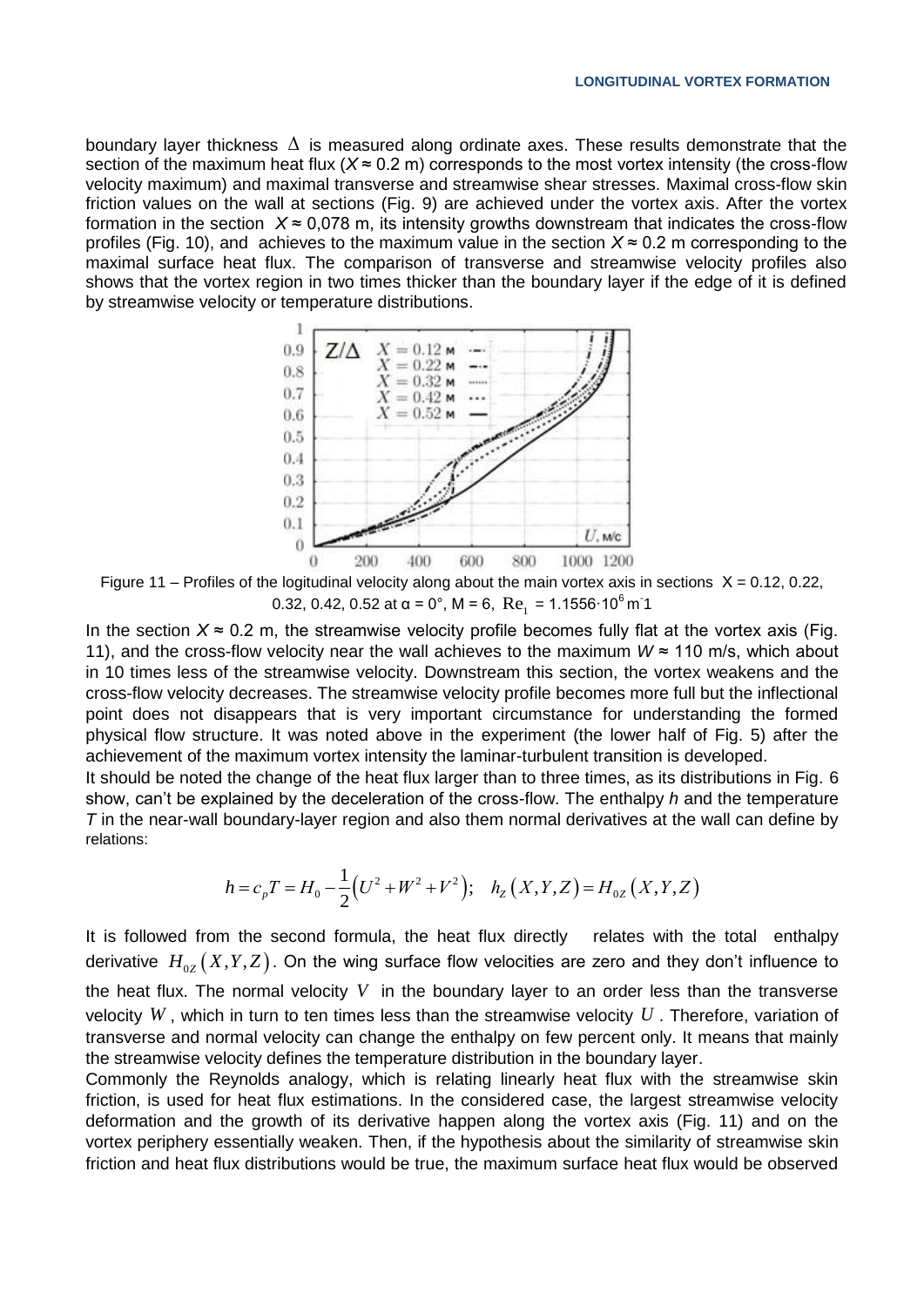along the vortex axis. However, in calculations it is between locations of the axis and the cross-flow attachment line.

The detailed analysis of the spatial flow structure showed that in initial moments of the vortex formation the hottest gas is in the shock layer above the boundary layer, as it shown in Fig. 6. The vortex captures this hot gas and in the downward evolution process transfers it to the surface during the half turnover around the axis that is demonstrated in the figure 7. Inside the vortex, right from the attachment line the hot gas is pressed to the wall, where the higher heat flux region is formed. Left from the attachment line the vertical velocity is positive, the flow is directed to the outer boundary layer edge and the heat flux don't increase here. Therefore, the appearance of the extreme heat flux zone is defined by the convective vortex transfer to the wing surface of the hot gas with the increased full enthalpy from the shock layer located after the about direct shock wave before the nose. This conclusion is agreed also with the presented above relation for enthalpy derivatives, from which is followed that on the wall  $T_z \thicksim H_{0Z}$ , i.e. the heat flux change is directly

relates with increasing of the total local enthalpy.

Another result of the vortex-boundary layer interaction is the formation inside the later the velocity profile like to that of inside the twisted jet or the vortex in the cocurrent freestream. The velocity profile inside the boundary layer has the inflection point and even became flat near the vortex intensity maximum  $(X \approx 0.2 \text{ m})$ . Such velocity profile is unstable with respect to Rayleigh mode, which is provoked the essentially earlier laminar-turbulent transition, than Tollmen-Schlichting waves [16]. On the other hand, the cross-flow velocity profile has the S-shaped form along the vortex axis that leads to the excitation of the cross-flow instability waves, which also lead to earlier transition [16]. The observed in experiments phenomenon (the lower part of Fig. 5) very reminds one of the laminar vortex breakdown scenario, defined by the development inside it unstable disturbances and the transition to the turbulence. What is transition mechanism at each concrete set of parameters – Rayleigh or cross-flow instability – it can be defined as a result of the considered flow hydrodynamic stability analysis that is out of these frameworks.

## **5. Conclusions**

Presented results allow studying the hypersonic viscous flow structure over the windward surface of the delta wing with blunted leading edges or similar bodies. It permits explaining observed experimentally the high heat flux streak formation on the surface and the early laminar-turbulent transition in the boundary layer. Also it allows understanding physical principals leading to these phenomena. Numerical calculations were verified by comparison with experimental data.

It was found three types of streamwise vortexes formed over the wing near nose. The intensive vortex with the clockwise rotation forms in the inviscid flow region due to the cross-flow retardation because of its domed structure nears the symmetry plane. It was found also in solutions of Euler and parabolized Navier-Stokes equations. This vortex can't influence directly to the process of the heat exchange and laminar-turbulent transition.

Two other vortexes with the counterclockwise rotation form in the region including the hot shock layer and the boundary layer and they were obtained in solutions of full Navier-Stokes equations only. One vortex arises near the symmetry plane under the condition of the quick boundary layer retardation. The main vortex in the middle of the wing span forms due to the increasing of the cross-flow intensity in the transient region near the nose from explosive to swept flow regime and the viscous-inviscid interaction.

It was shown high heat flux streaks observed in experiments are defined by the convective transfer of the hot gas from the shock layer into the near-wall boundary-layer region. This is new mechanism of the shock and boundary layer interaction in spatial flows. In two-dimensional flows this interaction is defined by the diffusive absorption of the first by the second only. It is seen this new process leads to the appearance of the new physical effect.

The second effect of the vortex and boundary layer interaction leads to the inflection point formation